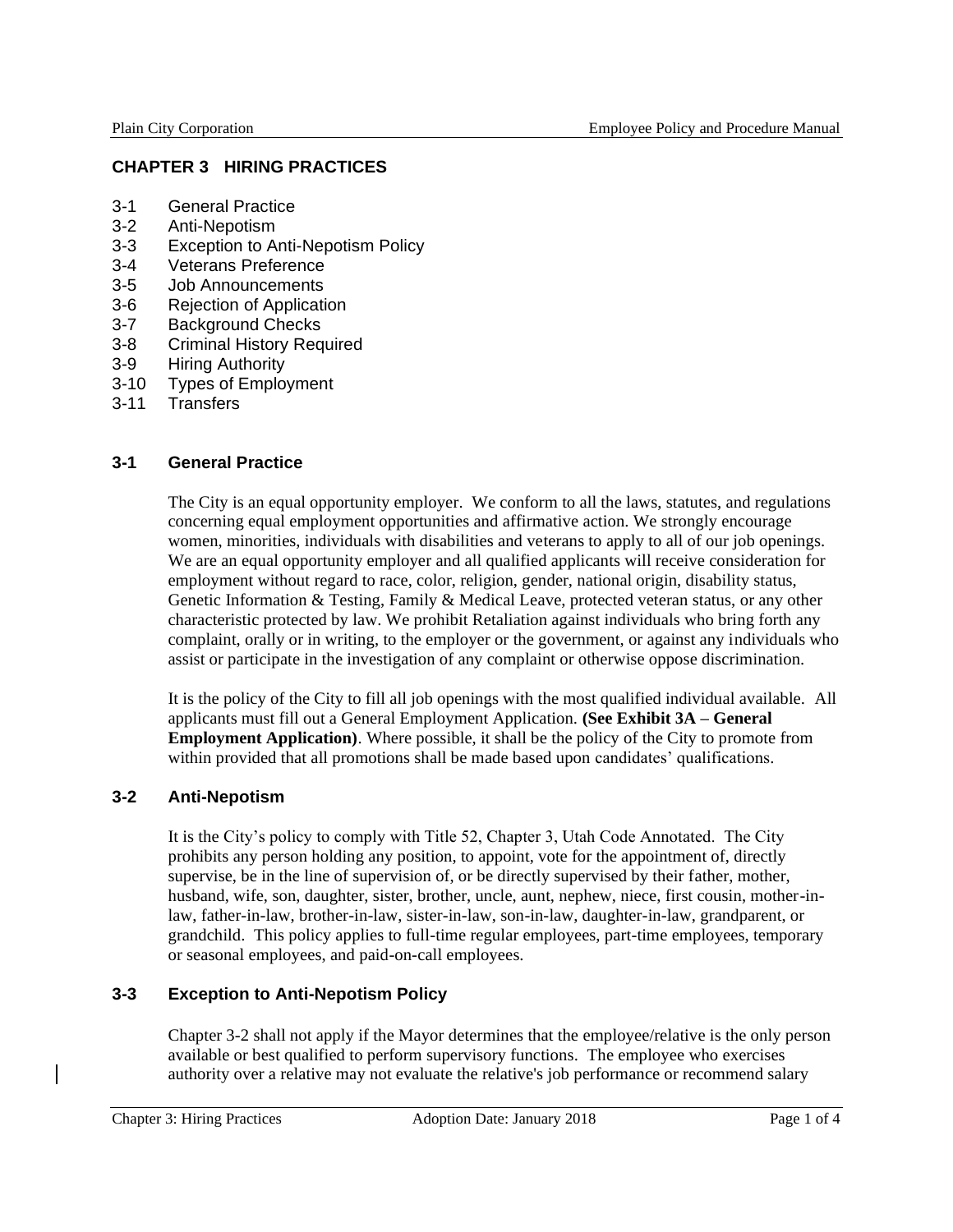increases for the relative. The employee or public officer shall make a complete written disclosure of the relationship to the Mayor (Utah Code 52-3-1).

#### **3-4 Veterans Preference**

In accordance with Title 71, Chapter 10, Utah Code Annotated, eligible veterans and their spouses shall be given preference in interviewing and hiring for a position.

#### **3-5 Job Announcements**

Job announcements shall specify the title and salary range of the position for which is announced; the nature of the work to be performed; the experience and training required, the time, place and manner of making application; the necessary special qualifications; and other pertinent information consistent with the position to be filled. **(See Exhibit 3B – Job Opening Notice)**.

Announcements shall be posted for every job opening in order to inform interested and qualified persons of the opportunity to apply.

Announcements shall be posted where eligible persons might reasonably be expected to be located. Announcements shall be posted for a minimum of five working days, unless a longer announcement period is required to attract a sufficient number of applicants for the position at any time.

### **3-6 Rejection of Application**

Any application may be rejected if the applicant:

- a. is found to lack the qualifications prescribed for admission to the examination or filling the position; or
- b. has a record of unsatisfactory employment; or
- c. has pleaded guilty to a felony or been convicted of a felony or pled no contest to a felony which would bar the applicant from effective performance of the duties of the position applied for; or
- d. has practiced or attempted to practice deception or fraud in the applicant's application or examination; or
- e. has otherwise violated provisions of these rules and regulations; or
- f. is not a U.S. citizen.

A sample job rejection letter is attached. **(See Exhibit 3C – Job Rejection Letter after Interview)**

### **3-7 Background Checks**

It is the policy of Plain City Corporation that all individuals currently employed may be asked to submit to a voluntary criminal history and background check. Any individuals who are seeking such employment, either as a "new hire" or a transfer from a different department, may be required to submit to a mandatory criminal history background check after the City extends to the person a conditional job offer and before his/her employment begins with the City.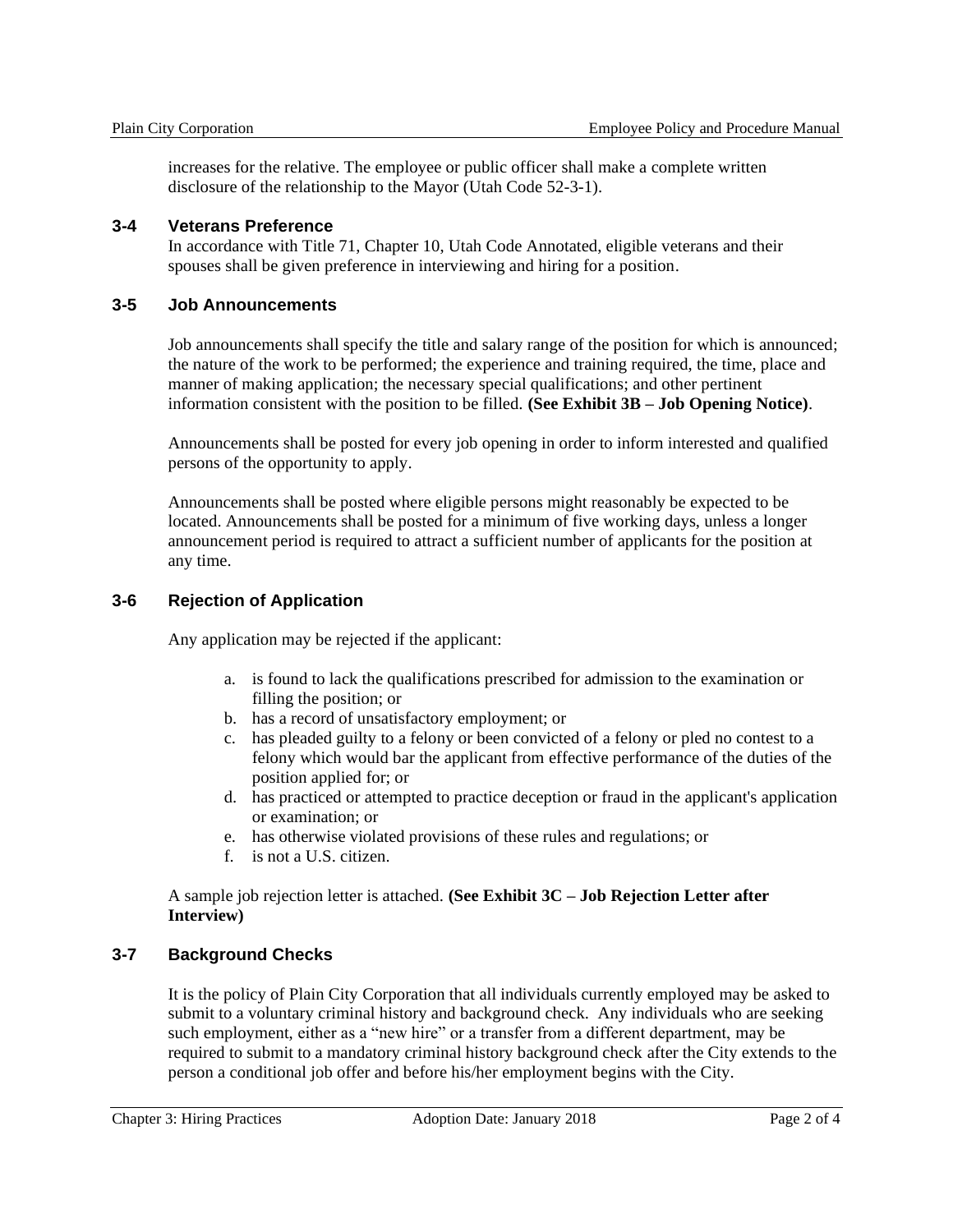## **3-8 Criminal History Required**

Plain City Corporation shall require that any applicant, paid or volunteer, for a position involving interaction with minors and/or vulnerable adults authorize and submit to a Criminal History Review and Background Investigation to establish that the applicant's character and conduct is consistent with that of those entrusted to hold such positions. Those applicants found to have been convicted of offenses involving minors and/or vulnerable adults, or any offense affecting their ability to appropriately interact with minors and/or vulnerable adults, shall not be hired or permitted to serve regardless of when the conviction occurred. The use of this information shall conform to Utah law. Those volunteers and employees approved for positions involving interaction with minors and/or vulnerable adults shall be required to authorize and submit to criminal history reviews and background investigations every year.

# **3-9 Hiring Authority**

The head of each City department or division, with approval of the Mayor and the advice of the council person over that department, shall be the hiring authority for the employees in that department or division.

# **3-10 Types of Employment**

**Full-time Employment.** Full-time employment shall be made only following action and recommendation of the hiring committee as designated by the Mayor.

**Part-Time/Paid-On-Call Employment**. Hiring part-time positions may be made by the department head after approval of the Mayor with the advice of the council person over that department. Hiring shall be made, however, by using the formal application and eligible certification provisions outlined in these procedures.

**Temporary and Seasonal Employment**. Temporary and seasonal employment for parks shall not exceed 180 days in a calendar year. Seasonal recreation employees shall be limited to seasonal officiating, score keeping and other duties and responsibilities associated with city recreation programs. Hiring temporary or seasonal positions may be made without the use of formal certification procedures. However, applicants must meet age requirements and meet minimum position qualifications as determined by the Mayor. Departments shall demonstrate that the recruitment to fill temporary and/or seasonal positions was done in an open and competitive manner, ensuring the city attracts the most qualified employees. Temporary and seasonal positions shall be recommended by the department head and approved by the Mayor.

**Temporary Emergency Employment.** In an emergency, to prevent undue delay or serious interference with the provision of vital City services, department heads may make a temporary emergency appointment for a period not to exceed thirty calendar days. Such appointments can be made without use of the formal certification provision of these procedures. Approval of the Mayor is required to make a temporary emergency appointment.